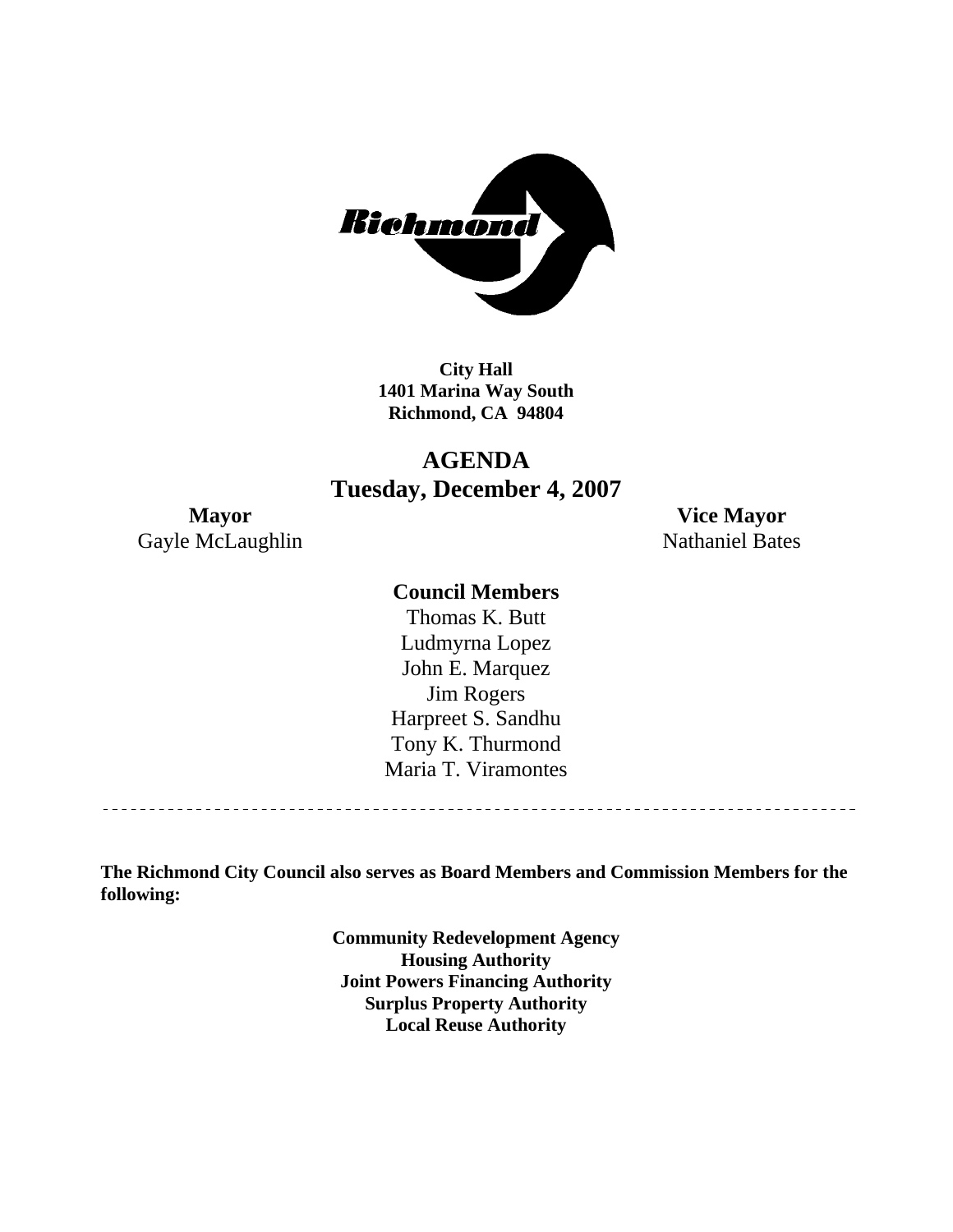# **MEETING PROCEDURES**

The City of Richmond encourages community participation at its City Council meetings and has established procedures that are intended to accommodate public input in a timely and time-sensitive way. As a courtesy to all members of the public who wish to participate in City Council meetings, please observe the following procedures:

**PUBLIC COMMENT ON AGENDA ITEMS:** Anyone who desires to address the City Council on items appearing on the agenda must complete and file a pink speaker's card with the City Clerk **prior** to the City Council's consideration of the item. Once the City Clerk has announced the item and discussion has commenced, no person shall be permitted to speak on the item other than those persons who have submitted their names to the City Clerk. Your name will be called when the item is announced for discussion. **Each speaker will be allowed TWO (2) MINUTES to address the City Council on NON-PUBLIC HEARING items listed on the agenda.** 

**OPEN FORUM FOR PUBLIC COMMENT:** Individuals who would like to address the City Council on matters not listed on the agenda or on **Presentations, Proclamations and Commendations, Report from the City Attorney, or Reports of Officers** may do so under Open Forum. All speakers must complete and file a pink speaker's card with the City Clerk **prior** to the commencement of Open Forum. **The amount of time allotted to individual speakers shall be determined based on the number of persons requesting to speak during this item. The time allocation for each speaker will be as follows: 15 or fewer speakers, a maximum of 2 minutes; 16 to 24 speakers, a maximum of 1 and one-half minutes; and 25 or more speakers, a maximum of 1 minute.** 

#### **SPEAKERS ARE REQUESTED TO OCCUPY THE RESERVED SEATS IN THE FRONT ROW BEHIND THE SPEAKER'S PODIUM AS THEIR NAME IS ANNOUNCED BY THE CITY CLERK.**

**CONSENT CALENDAR:** Consent Calendar items are considered routine and will be enacted, approved or adopted by one motion unless a request for removal for discussion or explanation is received from the audience or the City Council. A member of the audience requesting to remove an item from the Consent Calendar must complete and file a speaker's card with the City Clerk **prior to the City Council's consideration of Item C, Agenda Review.** An item removed from the Consent Calendar may be placed anywhere on the agenda following the City Council's agenda review.

*The City Council's adopted Rules of Procedure recognize that debate on policy is healthy; debate on personalities is not. The Chairperson has the right and obligation to cut off discussion that is too personal, too loud, or too crude.* 

**\*\*\*\*\*\*\*\*\*\*\*\*\*\*\*\*\*\*\*\*\*\*\*\*\*\*\*\*\*\*\*\*\*\*\*\*\*\*\*\*\*\*\*\*\*\*\*\*\*\*\*\*\*\*\*\*\*\***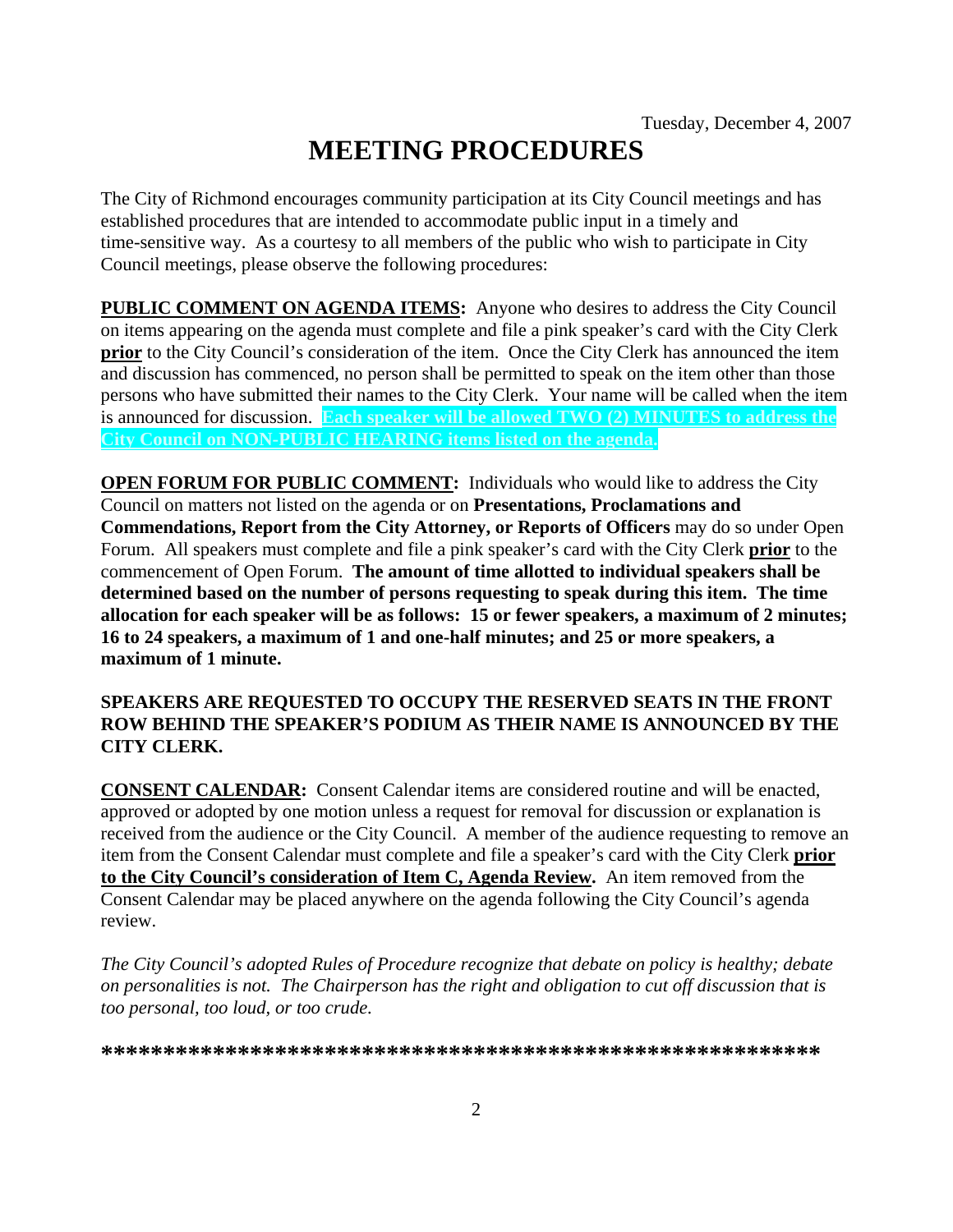#### Tuesday, December 4, 2007 **Study Session and Direction to Staff**

2:00 p.m. - 4:30 p.m.

The purpose of the study sessions is as follows:

## **A. 1. REVIEW THE LAND USE ALTERNATIVES AND CHANGE AREAS THAT HAVE BEEN DEVELOPED THROUGH THE COMMUNITY PROCESS FOR THE UPDATE OF THE GENERAL PLAN AND GIVE STAFF ADDITIONAL DIRECTION. 2. RECEIVE A STATUS REPORT ON THE GENERAL PLAN UPDATE AND PROVIDE DIRECTION TO STAFF AND THE PLANNING CONSULTANT - PLANNING DEPARTMENT (RICHARD MITCHELL 620-6706).**

## **Evening Open Session**

5:00 p.m.

## **A. ROLL CALL**

#### **B. PUBLIC COMMENT**

#### **C. ADJOURN TO CLOSED SESSION**

## **Closed Session**

Shimada Room of City Hall

## **A. CITY COUNCIL**

 **A-1.** LIABILITY CLAIMS - PENDING LITIGATION (Government Code Section 54956.9)

Bounh Chansy vs. City of Richmond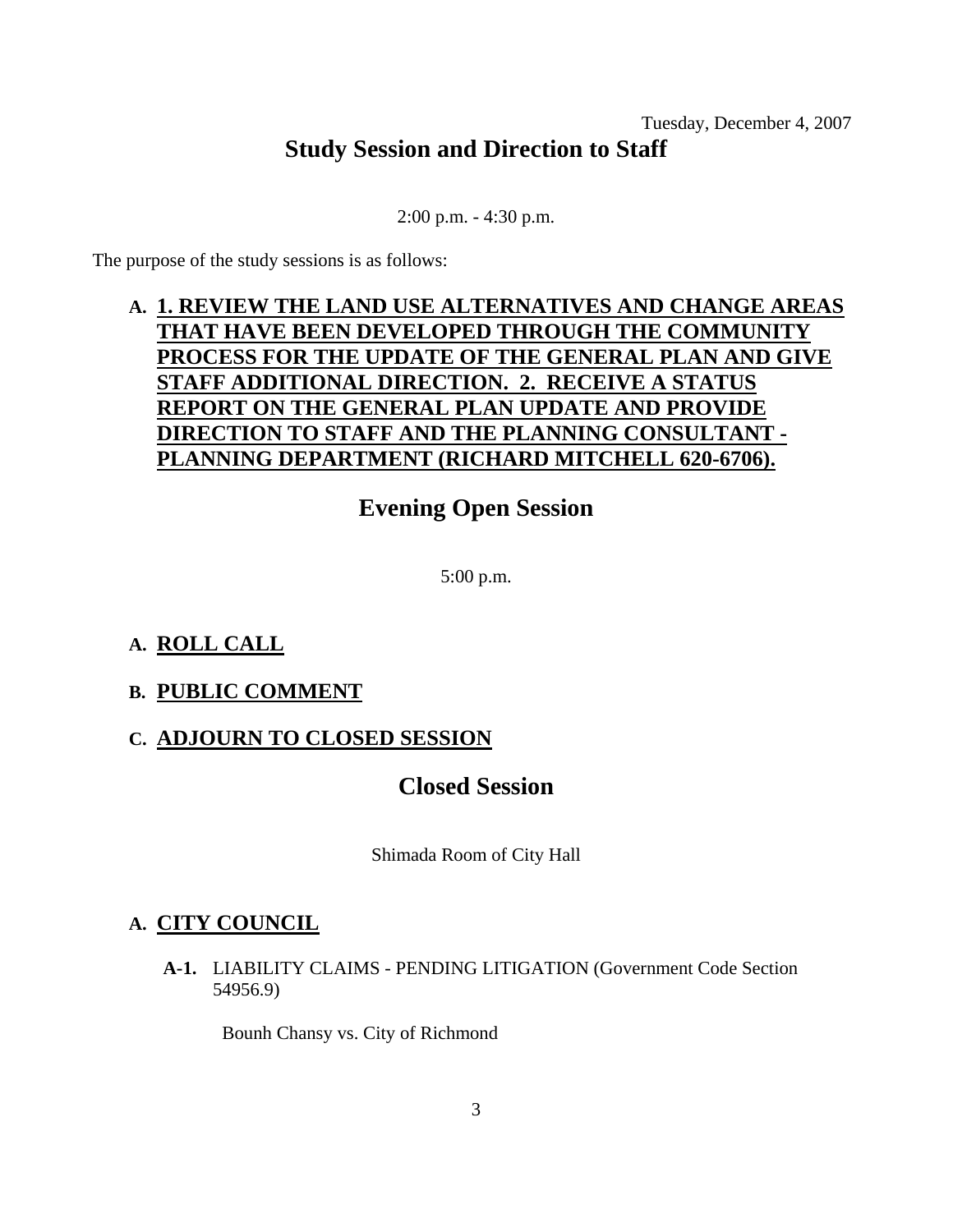Tuesday, December 4, 2007  **A-2.** CONFERENCE WITH LEGAL COUNSEL - EXISTING LITIGATION (Subdivision [a] of Government Code Section 54956.9)

Tanzel vs. City of Richmond

 **A-3.** CONFERENCE WITH LEGAL COUNSEL - ANTICIPATED LITIGATION Significant exposure to litigation pursuant to Subdivision (b) of Government Code Section 54956.9:

Two Cases

 **A-4.** CONFERENCE WITH REAL PROPERTY NEGOTIATOR (Government Code Section 54956.8)

Property: Point Potrero Marine Terminal, 1311 Canal Blvd, Richmond, CA City Negotiator: Jim Matzorkis Negotiating parties: Auto Warehousing Company (Dennis Matteo) Under negotiation: Price and terms of payment

 **A-5.** CONFERENCE WITH LEGAL COUNSEL - ANTICIPATED LITIGATION Initiation of litigation pursuant to Subdivision (c) of Section 54956.9

One Case

**\*\*\*\*\*\*\*\*\*\*\*\*\*\*\*\*\*\*\*\*\*\*\*\*\*\*\*\*\*\*\*\*\*\*\*\*\*\*\*\*\*\*\*\*\*\*\*\*\*\*\*\*\*\*\*\*\*\*\*\*** 

## **Study Session**

#### 6:15 p.m.

The purpose of the Study Session is as follows:

## **A. PRESENTATION BY THE DELEGATION TO SHIMADA, JAPAN AND ZHOUSHAN, CHINA, THE CITY OF RICHMOND'S SISTER CITIES, OF THE OCTOBER 2007 TOUR - VICE MAYOR BATES (620-6581).**

**\*\*\*\*\*\*\*\*\*\*\*\*\*\*\*\*\*\*\*\*\*\*\*\*\*\*\*\*\*\*\*\*\*\*\*\*\*\*\*\*\*\*\*\*\*\*\*\*\*\*\*\*\*\*\*\*\*\*\*\***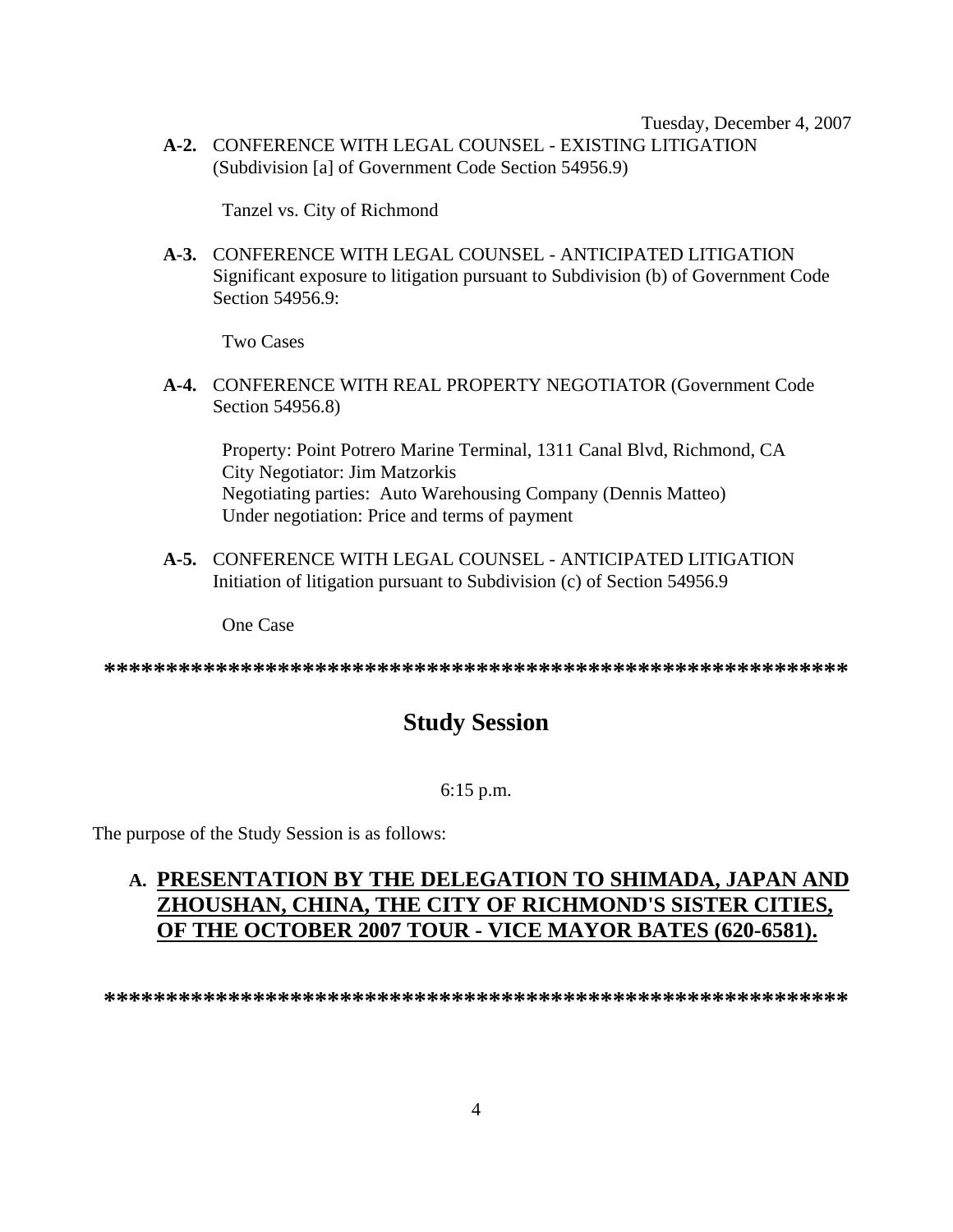#### Tuesday, December 4, 2007 **Richmond Community Redevelopment Agency**

6:45 p.m.

#### **A. ROLL CALL**

#### **B. STATEMENT OF CONFLICT OF INTEREST**

#### **C. CONSENT CALENDAR**

- **C-1.** ADOPT A RESOLUTION authorizing the execution of a contract with the Richmond Main Street Initiative (RMSI) for Program Management Services in an amount not to exceed \$112,500 for a term from January 1, 2008, through September 30, 2008 - Richmond Community Redevelopment Agency (Steve Duran/Thomas Mills 307-8140).
- **C-2.** ADOPT A RESOLUTION authorizing a contract with BKF to provide civil engineering and related street and landscape design services for improvements along Macdonald Avenue between 19th and 39th Streets from December 1, 2007, to December 31, 2009, in an amount not to exceed \$1,274,185 - Richmond Community Redevelopment Agency (Steve Duran/Alan Wolken 307-8140).

## **D. OPEN FORUM FOR PUBLIC COMMENT**

#### **E. ADJOURNMENT**

**\*\*\*\*\*\*\*\*\*\*\*\*\*\*\*\*\*\*\*\*\*\*\*\*\*\*\*\*\*\*\*\*\*\*\*\*\*\*\*\*\*\*\*\*\*\*\*\*\*\*\*\*\*\*\*\*\*\*\*\*** 

## **CITY COUNCIL**

7:00 p.m.

#### **A. ROLL CALL**

## **B. STATEMENT OF CONFLICT OF INTEREST**

#### **C. AGENDA REVIEW**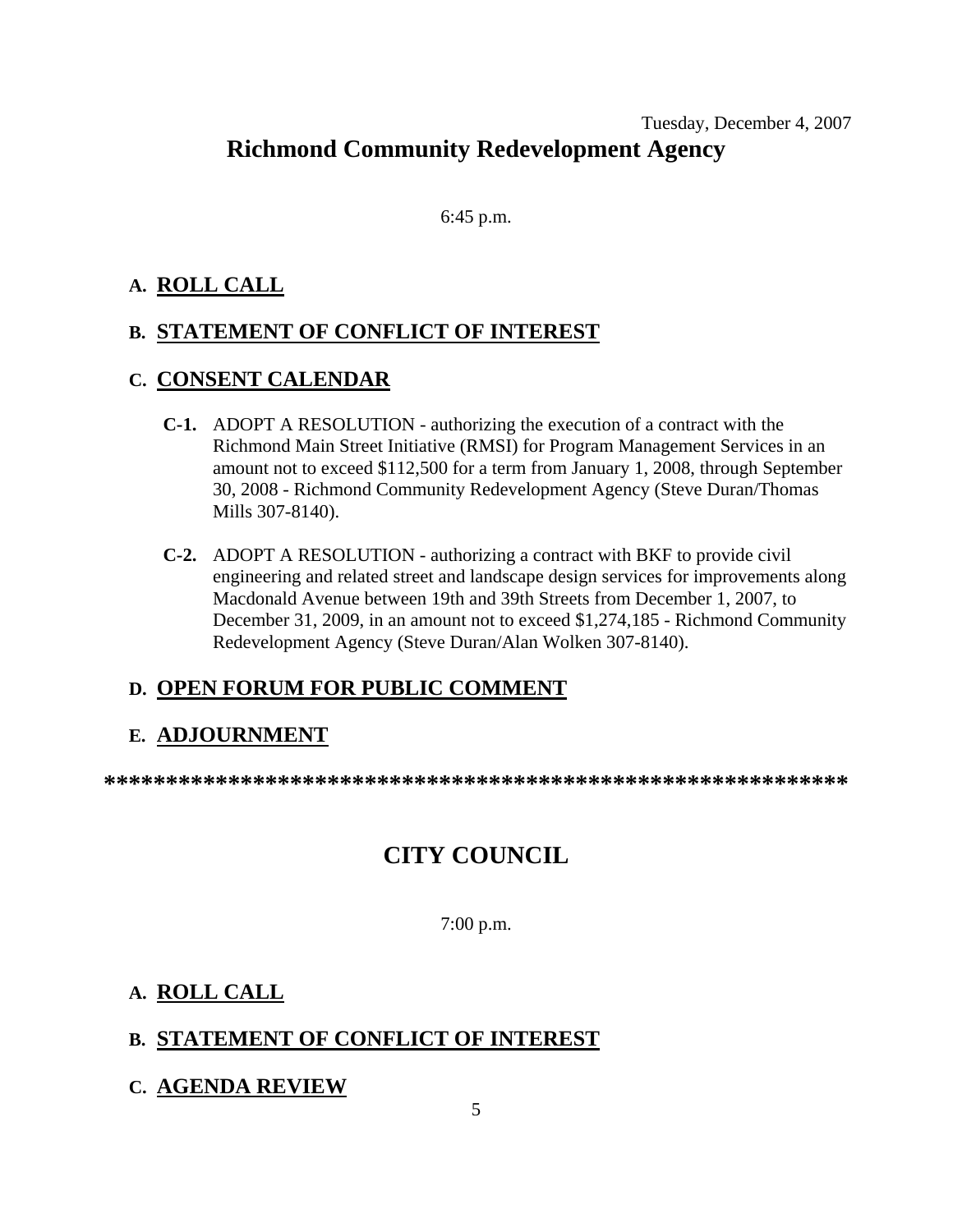## **D. REPORT FROM THE CITY ATTORNEY OF FINAL DECISIONS MADE AND NON-CONFIDENTIAL DISCUSSIONS HELD DURING CLOSED SESSION**

#### **E. OPEN FORUM FOR PUBLIC COMMENT**

#### **F. PRESENTATIONS, PROCLAMATIONS, AND COMMENDATIONS**

#### **G. CONSENT CALENDAR**

- **G-1.** ADOPT A RESOLUTION to increase the Employment and Training Department, YouthWORKS Division, budget by \$208,000 for the 2007-2008 fiscal year using funds advanced by the City secured by future development fee revenues - Employment and Training (Sal Vaca 307-8006).
- **G-2.** AWARD a contract to State Tree Experts, in an amount not to exceed \$18,450, to remove trees at Fire Stations Nos. 62, 64, and 68; Tiller Park; and 709 Tewksbury Avenue - Public Works (Yader Bermudez 231-3009).
- **G-3.** APPROVE the Preliminary 2008/2009 North Richmond Waste & Recovery Mitigation Fee Expenditure Plan created to mitigate blight and illegal dumping in the incorporated and unincorporated North Richmond areas. (This plan was reviewed by members of the North Richmond Waste Recovery Fee Joint Expenditure Committee.) - City Manager's Office (Bill Lindsay 620-6512).
- **G-4.** AWARD a construction contract for Speed Control Undulations 2007-2008 to Malachi Construction for a price of \$80,448 with a contingency and reserve not to exceed \$8,000 - Engineering (Rich Davidson 307-8105).
- **G-5.** ACCEPT the work performed by Prism Engineering, Inc. for completion of the Cutting Boulevard Interconnect and Detector Loop Project from Harbour Way South to South 49th Street at a final construction cost of \$435,146.65 - Engineering (Rich Davidson 307-8105).
- **G-6.** ADOPT AN ORDINANCE (second reading) revising the wages, salary, and compensation for the classification of Environmental Manager (Salary Range 061E \$6487-7886/month) - Human Resources (Leslie T. Knight 620-6600).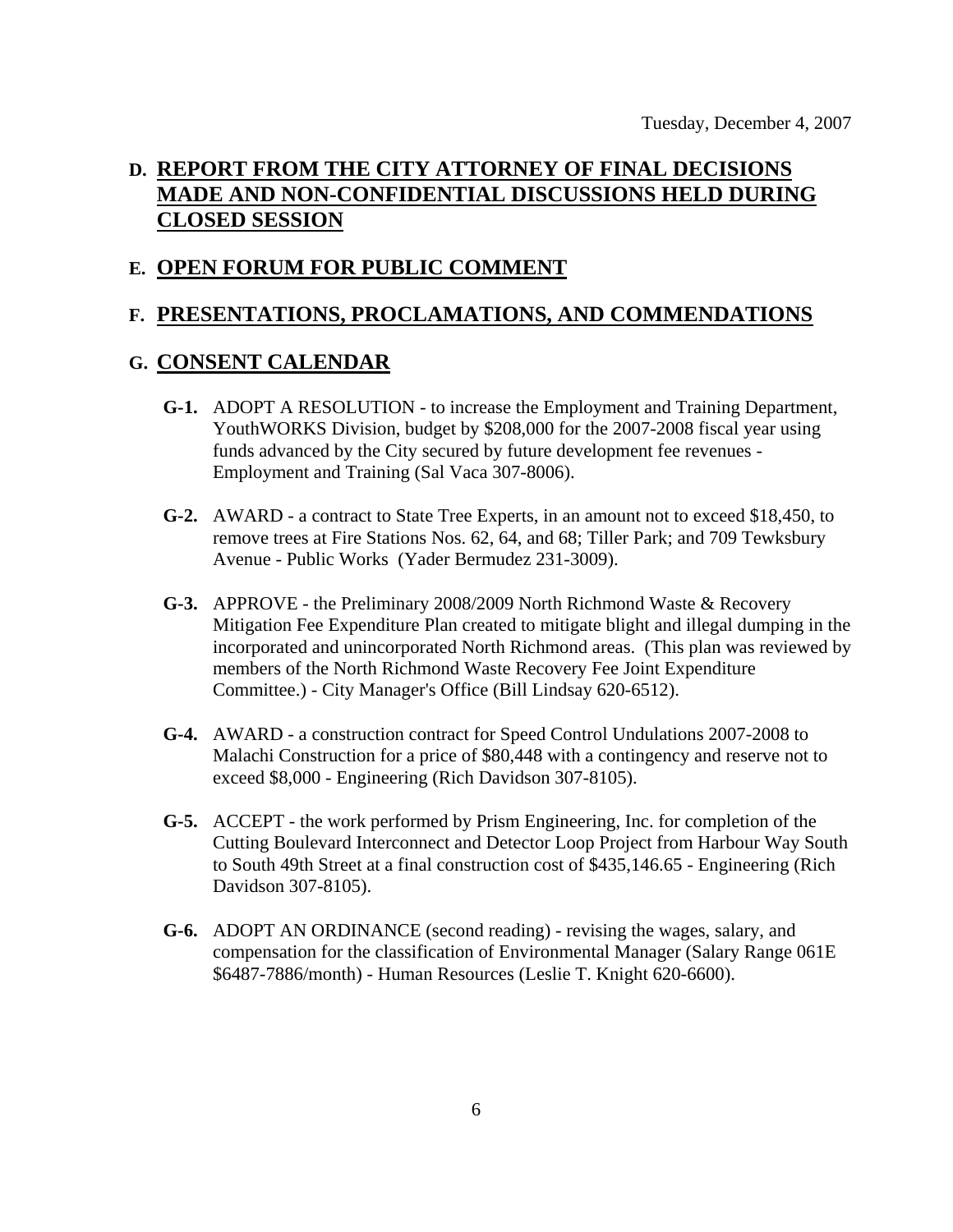- **G-7.** APPROVE a contract with Attic Consulting for an amount not to exceed \$50,000 to provide technical writing services associated with preparing the operating budget, the capital improvement plan, the long-term financial plan, and other public financial documents on an as needed basis - Finance Department (James Goins 620-6946).
- **G-8.** APPROVE a contract with Trisha A. Aljoe in the amount of \$75,000, becoming effective December 1, 2007, through June 30, 2008, to provide legal services with respect to the Police Department in connection with Code Enforcement activities, general legal matters, and drug house abatement matters - City Attorney's Office (Louise Renne 620-6509).
- **G-9.** APPROVE the updated 2008-09 Mutual Agreement between Zhoushan, China and the City of Richmond - Vice Mayor Bates (620-6581).
- **G-10.** APPROVE appointment to the Housing Advisory Board: Dorothy Holmes Mayor McLaughlin (620-6503).

#### **H. PUBLIC HEARINGS**

- **H-1.** Public hearing to consider the designation of the Santa Fe Trainmaster's Office, located at 4 West Richmond Avenue, as a Historic Resource; and Adopt a resolution approving the designation of the Santa Fe Trainmaster's Office as a Historic Resource – Planning Department (Richard Mitchell 620-6706).
- **H-2.** Public hearing to consider the appeal of a conditional use permit approval (CU11035202), Mitigated Negative Declaration, and Mitigation Monitoring Program granted by the Planning Commission to construct 64 live/work units on a vacant parcel located on the west side of the 900 block of Marina Way South between Wright Avenue and Regatta Boulevard (APN: 560-260-054) and reaffirm, modify or reverse the Planning Commission's decision to approve the Conditional Use Permit, Mitigated Negative Declaration, and Mitigation Monitoring Program Permit - Planning Department (Richard Mitchell 620-6706).
- **H-3.** Public hearing to introduce an ordinance amending Richmond Municipal Code Sections 9.20.150 and 9.20.155 to increase the solid waste collection rates to reflect a 3.29% change in the Consumer Price Index (CPI) - City Attorney's Office (Louise Renne 620-6509).

#### **I. RESOLUTIONS**

#### **J. ORDINANCES**